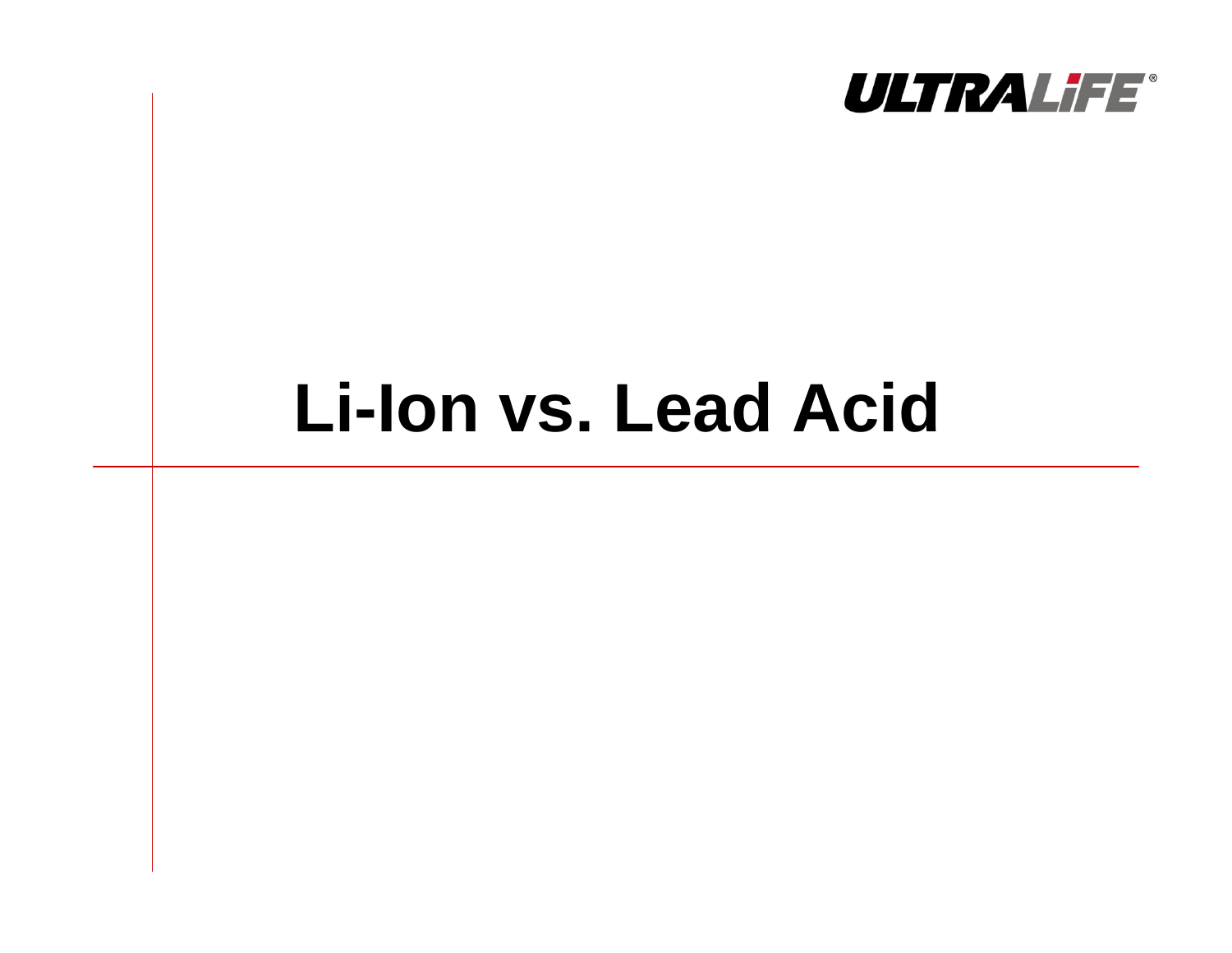

### **Summary of Li-Ion advantages compared to Lead Acid**

#### $\bullet$ **Li-Ion Advantages**

- Higher voltage in Lithium Ion over Lead Acid 3.7v vs 2.0v (almost 2x)
- Greater Energy Density per unit Weight (3x), Volume (6x)
- Lighter / smaller providing more portability, less storage space, could even eliminate storage boxes
- Tolerates Higher Temp (140F vs 80F), No Air Conditioning required (vs spending 10% of capacity)
- Faster recharge time, and More time between recharges (26 wks vs continuous or max 2 wks)
- Higher turnaround charge efficiency (97% vs 75%)
- More Discharge Cycles (2x)
- Deeper Discharge Tolerance (95% vs 50%) Can offset cost due to shallow Lead Acid discharge
- State of Health and State of Charge can be readily and remotely monitored
- Longer time between service (24-36+ mos vs 6 mos)
- Replacement timeframe Li-Ion 5-7 years Lead Acid 1.5 2 years

#### •**Li-Ion Disadvantages**

- –**Protection Circuitry is custom & expensive**
- Lead Acid Overall Circuitry is Commercial off the Shelf (COTS) & inexpensive
- Li-Ion volatility must be closely managed and addresses with safety considerations in design
- Individual Cell cost ROM Li-Ion \$300-\$400 / kWhr vs Lead Acid \$80-\$100 / kWhr
- Sys Cost (with circuitry) ROM \$500 / kWhr \$125 / kWhr

 $\mathcal{P}$ *Ultralife Corporation*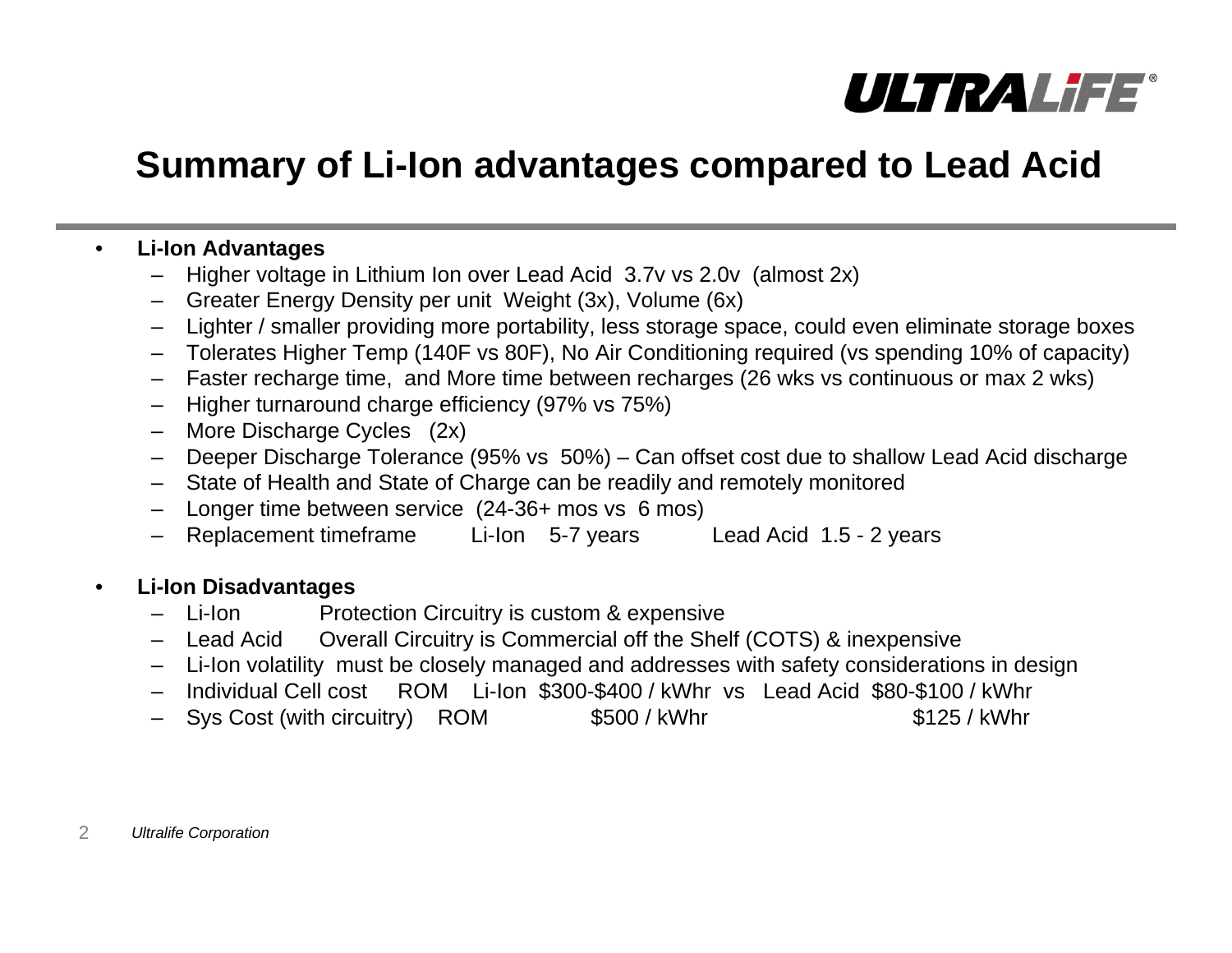

## **Details of Comparison: Lead Acid - Li-Ion**

|                        |                                                                                               | <b>Lead Acid</b>                                                      | Li-Ion (Cobalt)                                   |
|------------------------|-----------------------------------------------------------------------------------------------|-----------------------------------------------------------------------|---------------------------------------------------|
| $\bullet$<br>$\bullet$ | <b>Energy Density</b><br>Nominal Cell voltage<br>Voltage operating range<br>Wh/kg<br>Wh/liter | 2.0 <sub>V</sub><br>$1.8 - 2.1v$<br>$35 - 40$<br>70                   | 3.7v<br>$3.2 - 4.1v$<br>140-150<br>400            |
|                        | Size of a<br>1 kWh battery<br>Weight of a 1 kWh battery                                       | 14 Liters<br>873 cubic inches<br>25kg, 55lbs                          | 2.5 Liters<br>153 cubic inches<br>6.7kg, 14.8 lbs |
| $\bullet$              | Size of a<br>1 MWh battery                                                                    | 14,285 Liters,<br>504 cubic feet<br>(1/2 of a 20' shipping container) | 2,500 Liters,<br>88 cubic feet                    |
|                        | Weight of a 1 MWh battery                                                                     | 25,000kg,<br>55,115 lbs                                               | 6,700kg,<br>14,770 lbs                            |
| $\bullet$              | Reference sizes and weights<br>20 Ft Shipping container                                       | 1160 cu ft, 4928 lbs                                                  |                                                   |

- –40 Ft Shipping container 2360 cu ft, 7392 lbs
- 3*Ultralife Corporation*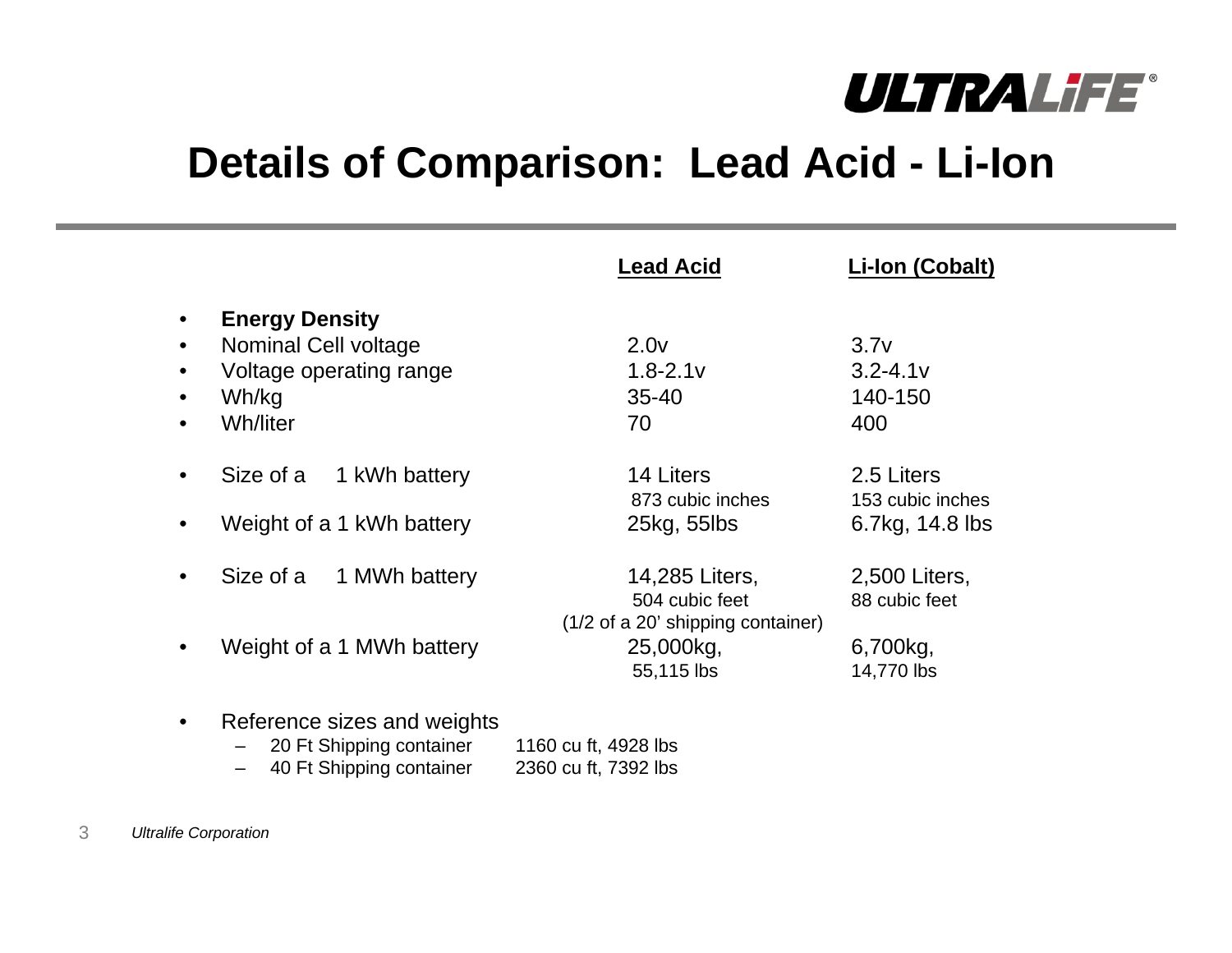

### **Details of Comparison: Lead Acid - Li-Ion**

|                              |                                                                       | <b>Lead Acid</b>                                                                                                                          | <b>Li-lon (Cobalt)</b>                                                          |
|------------------------------|-----------------------------------------------------------------------|-------------------------------------------------------------------------------------------------------------------------------------------|---------------------------------------------------------------------------------|
| Temperature                  |                                                                       | <b>Requires Air temp Control &gt;75F</b><br>Loses 50% every 10F >77F                                                                      |                                                                                 |
|                              | High temp Survival / Life Reduction<br>Life % remaining at Disch Temp | <u>OK to 25C (77F)</u><br>100% at<br>77F<br>50% at<br>87F<br>97F<br>25% at<br>12% at 107F<br>6% at 117F<br>3% at 127F<br>0% at 137F (60C) | <u>OK to 60C (140F)</u><br>100%<br>100%<br>100%<br>100%<br>100%<br>100%<br>100% |
|                              | Low Temp (Partial Functionality)                                      | To -40C                                                                                                                                   | To -25C                                                                         |
|                              | <b>Charging</b>                                                       |                                                                                                                                           |                                                                                 |
|                              | Over-chargeability                                                    | Tolerant (forms $H_2$ gas)                                                                                                                | Intolerant - Vents                                                              |
|                              | <b>Protection Circuitry</b><br>(Overvoltage and Discharge)            | COTS, inexpensive                                                                                                                         | Custom, expensive                                                               |
|                              | Constant Charging rate in terms of C                                  | 0.07C rate                                                                                                                                | C rate (10x faster)                                                             |
|                              | Recharging time duration                                              | 10 x the capacity                                                                                                                         | 1x the capacity                                                                 |
| $\qquad \qquad \blacksquare$ | Recharge interval                                                     | needs recharge weekly                                                                                                                     | needs recharge every 6 mos                                                      |
| $\overline{\phantom{m}}$     | <b>Turnaround Charge Efficiency</b>                                   | 75%                                                                                                                                       | 97%                                                                             |
|                              | Temp range of Charge                                                  |                                                                                                                                           | $-40C$ (-40F) $-$ +27C (80F) $-20C$ (-4F) $-$ + 55C(131F)                       |
|                              | Cost to recharge (as % of capacity)<br>Self Discharge %/month or year | 8%/month, 63%/year                                                                                                                        | 1.5%/month, 17%/year                                                            |

4*Ultralife Corporation*